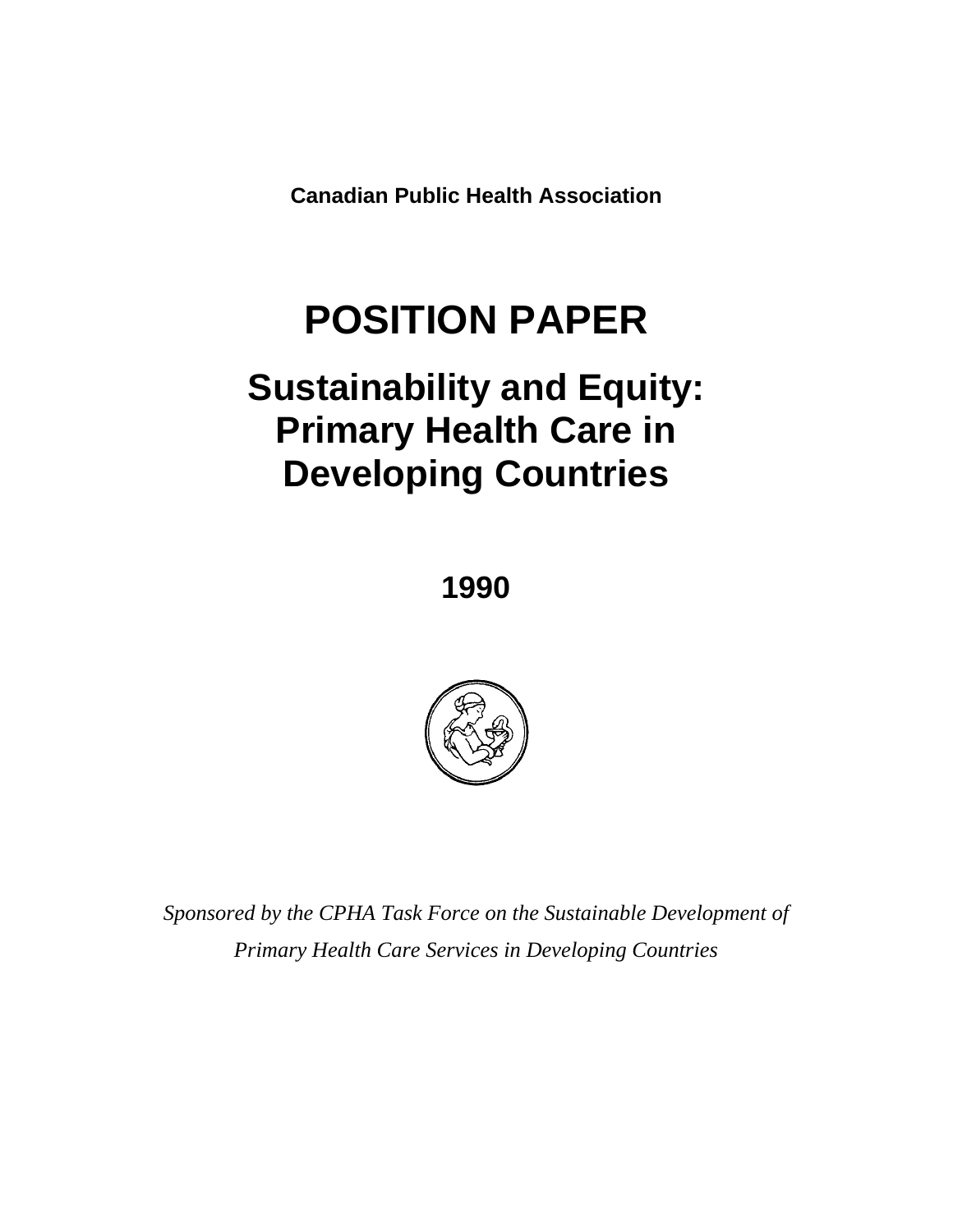One of the most critical issues facing developing countries today is that of sustaining the gains made in health programs, particularly in strengthening and expanding Primary Health Care (PHC). During the past decade, health has held its own in terms of real financial allocations<sup>1</sup> of major western nations for Official Development Assistance (ODA) and in the share of such total assistance earmarked for health. Despite this, the debt crisis, increasing impoverishment, and conflicting national priorities in developing countries contribute to the need for increased support if the steady improvement in health status made during the past 40 years is not to be jeopardized. CPHA believes that its international health activities must be directed to meet this challenge.

CPHA, the major national organization representing community health leadership in Canada, is a significant participant in the strengthening of PHC in developing countries. CPHA, with the assistance of the Canadian International Development Agency (CIDA) and in partnership with the Canadian Non-Governmental Organization (NGO) development community, is currently collaborating in 102 projects in 54 developing countries through its programs to strengthen immunization programs and national public health associations.<sup>2</sup> In addition, CPHA has participated in international discussions on health development in such forums as the World Federation of Public Health Associations, the Commonwealth Health Ministers' Meetings, United Nations Children's Fund (UNICEF), the World Health Organization (WHO), and in the Canadian development community. This has given CPHA a unique perspective and expertise in the development process as well as the opportunity to contribute to discussions at the international level with respect to health programs.

Health services have long been considered a net consumer of national resources. This perception must change. A healthy population, capable of making full use of its mental, physical and spiritual potential, will thereby contribute to national development and international good. Expenditures in health must be more rightly seen as an essential investment in the future of humanity. The challenge of the 1990s is to find the just and

#### **Content of PHC as Defined in the Declaration of Alma-Ata**

- Education concerning prevailing health problems, their identification, prevention and control;
- Promotion of food supply and proper nutrition;
- Adequate supply of safe water and basic sanitation;
- Maternal and child health care, including family planning;
- Immunization against major infectious diseases;
- Prevention and control of locally endemic diseases;
- Promotion of mental health; and
- Provision of essential drugs.

equitable mechanisms to reach this goal.

To assist the Association in establishing Guidelines and Strategies relative to the development of sustainable health programs, the CPHA Executive Board in November 1989 appointed a Task Force on the Sustainable Development of Primary Health Care Services in Developing Countries with the mandate:

- To review available literature with respect to sustainable development in health;
- To prepare a draft document consistent with CPHA's philosophy on health services;
- To receive input from national and international partners, staff, the CPHA Review and Evaluation Committee, and other designated persons, in the preparation of the Position Paper; and
- To prepare a Position Paper on the Sustainable Development of Primary Health Care Services in Developing Countries for submission to the Public Policy and Legislation Committee for presentation to CPHA's Annual General Meeting in June 1990.

#### **1.0 Experiences of the 1980s**

The 1978 WHO/UNICEF Conference in Alma-Ata, USSR, brought forth the Declaration of Alma-Ata. It is the clearest and most widely accepted articulation of a basic set of values for health as these relate to world development.<sup>3</sup> The Declaration has been endorsed by most countries, including Canada, with Primary Health Care identified as the key to achieve Health For All by the Year 2000. At this historic meeting, CPHA, on behalf of the World Federation of Public Health Associations (WFPHA), was privileged to present the position of the international non-governmental organizations in support of the Declaration of Alma-Ata.

Many advances in health have been made since the Declaration of Alma-Ata in 1978. The proportion of the population in developing countries with access to at least some PHC services, has increased.<sup>4</sup> Despite these gains, according to international sources such as WHO/PAHO, UNICEF, and the World Bank, 60 to 75 per cent of people in developing countries still lack access to basic primary health care.<sup>5</sup> Since 1985, the global drive to immunize children has been successful in strengthening PHC and in reducing infant mortality rates. However, much still remains to be done to build on these improvements and to achieve Health For All by the Year 2000.

At the same time as many developing countries were progressing towards this goal, the 1980s were becoming increasingly hard for the people in those countries. Conditions of civil strife and war dislocated many populations with grave repercussions on their health. In addition, the global recession severely affected many economies through price instability, deteriorating terms of trade, growing protectionism in developed market economies and increased costs of imports. These countries saw foreign debt and debt service charges mount with little realistic possibility of paying off their creditors or even covering the interest charges. These prevailing problems, coupled with declining aid contributions by some of the major donor nations, have placed the social programs in many developing countries in a crisis situation. Under these conditions, not only is progress

unlikely, but achievements already made to date may be lost.

Over the past decade, worldwide trends show that disbursements for health varied within a range of 5 to 7 per cent of total Official Development Assistance,<sup>6</sup> with marked yearto-year fluctuations. Statistics provided by the Organization for Economic Co-operation and Development (OECD) indicate that annual allocations of Canadian aid for health ranged from 1.9 to 6.2 per cent of total Canadian ODA during the 1980s.<sup>7</sup> Much of this consisted of assistance to immunization and AIDS programs of fixed and relatively short duration. In Canada, ODA programs during the 1980s have also been affected by the global recession and efforts to reduce national debt, as reflected by the recent cut of ODA from 0.47 per cent of Gross National Product (GNP) in 1987 to the 1989 level of 0.43.<sup>8</sup>

Providing support to strengthen PHC in developing countries has been a priority of the Canadian government's international assistance policy for health during the past two decades. This was reconfirmed in Sharing Our Future, the official Canadian statement of aid policy, tabled in Parliament in 1987. While Sharing Our Future has a number of positive implications for strengthening PHC, these principles should be reflected in the development of a new CIDA health policy. The Association believes that a CIDA Health Policy should recognize that the sustainability of health programs is contingent on long-term commitment of both national and international funds to achieve a strengthened and selfsufficient PHC system. In light of the official strategies articulated in Sharing Our Future, a strong case can be made for increased Canadian ODA allocations for health programs.

#### **1.1 Health and Poverty**

Poverty is the biggest stumbling block to achieving a healthy population. The current international economic situation has led to a downward spiral for economic development in many developing countries. The basic economic relationship between developing and Industrialized countries must be addressed if the current situation is to improve. Health programs, to be effective and sustainable, must be delivered concurrently with other social and economic development activities.

An immediate preliminary step is to address the debt problem of developing countries. The estimated collective debt of developing

#### **Sharing our Future: Implications for Assistance in Health**

- Focus on poverty alleviation;
- Attention to basic health problems: • Mobilization of community resources and participation;
- Limiting the number of aid recipients with increased attention to low-income countries and small island states;
- Increasing support for human resource development;
- Strengthening partnerships with NGOs; and
- Support for environmental strategies.

countries is now about US\$1 trillion, or one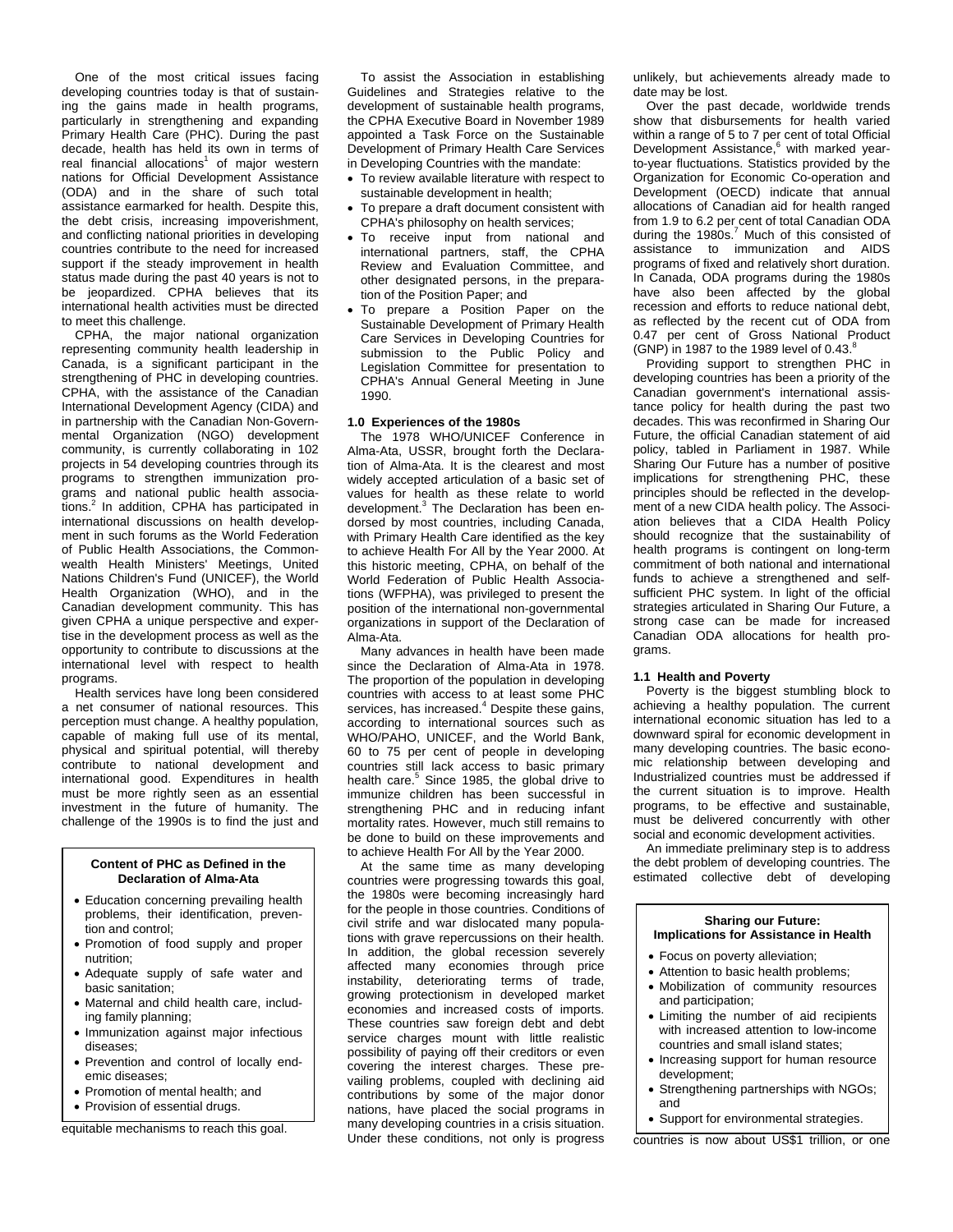## **DECLARATION OF ALMA-ATA, 1978 SUMMARY**

Article I: "Health . . . is a fundamental human right and … the attainment of the highest possible level of health is a most important world-wide social goal of many other social and economic sectors in addition to the health sector."

*Article II:* "The existing gross inequality of the health status of the people, particularly between developed and developing countries as well as within countries, is politically, socially and economically unacceptable and is, therefore, of common concern to all countries."

*Article III:* "Economic and social development, based on the New International Economic Order, is of basic importance to the fullest attainment of health for all and to the reduction of the gap between the health status of the developing and the developed countries. The promotion and protection of the health of the people is essential to sustained economic and social development and contributes to the better quality of life and to world peace.

*Article IV:* "The people have the right and the duty to participate individually and collectively in the planning and implementation of their health care."

*Article V:* "Governments have a responsibility for the health of their people which can be fulfilled only by the provision of adequate health and social measures. A main social targets of governments, international organizations and the whole world community in the coming decades should be the attainment by all people of the world by the year 2000 of a level of health that will permit them to lead a socially and economically productive life. Primary health care is the key to attaining this target as part of the development in the spirit of social justice."

The basic philosophy of Primary Health Care (PHC) is described under the Declaration of Alma-Ata as follows:

*Article VI:* "Primary health care is essential health care based on practical, scientifically sound and socially acceptable methods and technology made universally accessible to individuals and families through their full participation and at a cost that the community and country can afford to maintain at every stage of their development in the spirit of self-reliance and selfdetermination....

The development of PHC is clearly identified not only as national priority for developing countries, but as an international mission in Article IX of the Declaration:

"All countries should cooperate in a spirit of partnership and service to ensure primary health care for all people since the attainment of health by people in any country directly concerns and benefits every other country."

thousand billion dollars.<sup>9</sup> While tremendous, this amount is in fact, only roughly equivalent to half of the debt of the United States in 1986. $10$  The inability of some developing countries to meet debt payment schedules has led to declining investment. These elements combine to make it impossible for developing countries to broaden their economic base and to break out of the poverty cycle. Contrary to popular belief, more money is transferred from developing countries to the industrialized world than the reverse. UNICEF estimates that the net transfer for loans, aid repayment of interest, and capital is at least US\$20 billion a year leaving developing countries.11 This implies that the export earnings of most developing countries are utilized for debt repayments, with little left for social or economic investments. Africa and Latin America, in particular, have grown poorer in the past decade, with negative effects on the health of their populations. In the poorest sectors of these countries, malnutrition and infant mortality have been rising after decades of decline.<sup>12</sup>

#### **1.2 Responses to the Crisis of the 1980s**

#### **1.2.1 Structural Adjustment Programs**

The response of the international financial community to the debt crisis has been to impose a series of Structural Adjustment Programs which include restructuring loan repayments, the reduction of national public sector expenditures, an increase of exports and reduction of imports as well as the removal of subsidies on staple foodstuffs. It was expected that these measures would eventually lead to economic recovery, thereby permitting a country to meet its debt obligations and to protect its eligibility for further credit and foreign investment. To date, while they continue to be widely applied, Structural Adjustment Programs have not yet resulted in demonstrable long-term economic recovery in any developing country.

These actions have had a direct effect on the health and well-being of the poor and middle class sectors of society. With foodproducing lands increasingly being converted to export crops coupled with the removal of food subsidies, there has been an increase in hunger and nutritionally related diseases. Since most pharmaceuticals are imported and in many instances health sector expenditures have been reduced, the quality and quantity of services available have diminished. Unemployment has increased among the poor and low income sectors of society and access to health and education for their children is beyond their reach. In countries where statistics are available, UNICEF reports increased evidence of low birth weight infants, a sensitive indicator of the well-being of women.<sup>13</sup>

CPHA commends both the private and public sectors in a number of Industrialized countries, including Canada, which have initiated loan forgiveness programs. The Association believes that debt forgiveness is an essential, albeit a stop-gap measure, and that long-term improvements in life chances and living conditions are dependent on better terms of trade with developing countries.

However, the problems caused by the debt crisis and Structural Adjustment Programs cannot be resolved merely by rescheduling loans to enable countries to maintain repayments. Only in the context of the larger international efforts to alleviate poverty will it be possible for health programs to be sustained. In addition, the reallocation of national priorities and the redistribution of wealth internally and internationally to improve the living conditions of the poorest are required. The restrictions on social spending imposed by Structural Adjustment Programs would not be acceptable within Canada. The Association believes it unethical to support programs abroad which are not subscribed to by Canadians at home.

#### **1.2.2 "Adjustment with a Human Face"**

Alarmed by the effects of Structural Adjustment Programs, UNICEF has called for "Adjustment with a Human Face" programs which would: protect the poor and vulnerable; undertake specific measures to alleviate poverty; target low-cost, high impact services such as PHC, primary education and basic water supplies; and which would, in addition, monitor human indicators of recovery policies as well as economic measures.<sup>1</sup>

While many donor countries including Canada have subscribed to Structural Adjustment Programs, the "Adjustment with a Human Face" approach has not yet gained international adherence. CPHA believes that a radical rethinking of indicators of development, which include both improvement of the human condition as measured by quality of life as well as economic indicators, is required and a recommitment made to the principles and values articulated in the Declaration of Alma-Ata.

#### **1.2.3 Cost Recovery: a means of financing primary health care**

The World Bank has responded to the diminished capacity to finance primary health care programs by proposing cost recovery, user fee and privatization policies, in addition to initiatives to increase community financing for health programs.

While some of these policies may, as intended, strengthen PHC in some countries or regions, a significant portion of the population of many developing countries do not even have sufficient money to purchase food for their families. User fees or the selling of essential medicines in such circumstances are regressive measures. The poor disproportionately experience more illness and disability than others. Community self-financing is impractical if the community lacks a sufficiently well developed economic base.

The Bamako Initiative, adopted by the WHO Regional Committee for Africa in 1987 as a strategy to finance PHC through the sale of essential medicines, has recently raised hopes in some quarters that a mechanism for financing PHC has been found and that community confidence in the health care system may be restored by ensuring essential drug supplies. The initial supply of medicines would be provided by donor countries with the intention that their sale in the community would generate sufficient resources to permit the continuous replenishment of the medical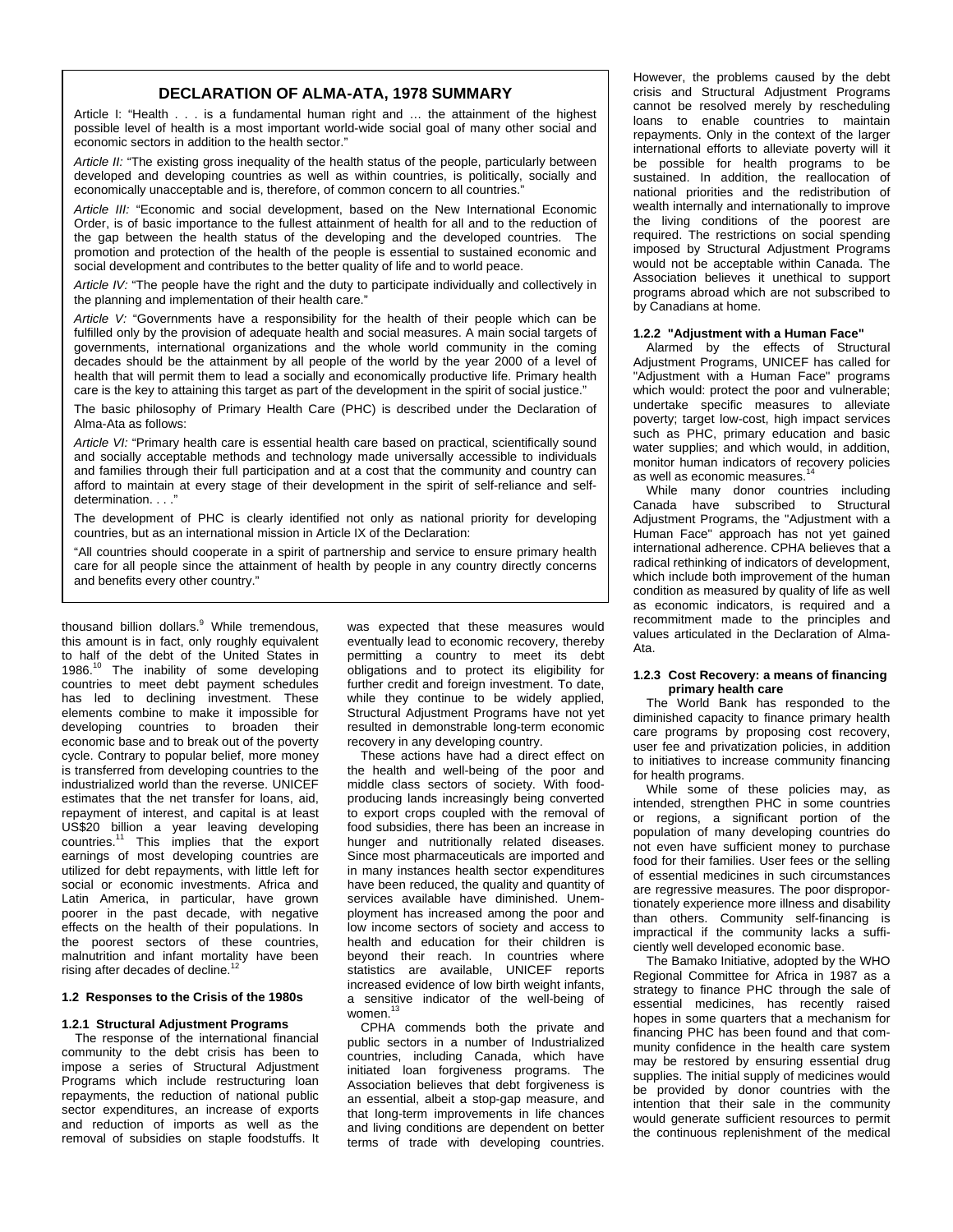supplies and financially self-sustain the primary health care services at the local level.

CPHA, along with a number of other organizations,15 has registered its concern that these initiatives may compromise the basic principle of equal access to PHC. Numerous studies<sup>16</sup> have indicated that utilization of PHC drops off when user fees are introduced and that the "willingness" to pay for services or medicines does not equate with "ability to pay". Many families sell their land, incur debt or are obliged to be selective as to who in the family should receive health care. In addition, local cost-recovery programs must rely on a well-structured and administered health service to ensure that the financial resources benefit the community from which they were acquired.

The Association is also concerned that, in the current economic climate, a number of major aid organizations appear to be prepared to sacrifice equity in return for the promise of community self-financing of PHC through costrecovery, even though there is insufficient research to determine if the idea is, in fact, viable.

The current trends in international health development run contrary to CPHA's long held position in Canada that people have the right to equal access to health care, regardless of their means. This principle is sustained financially in the operation of the Canadian hospital and medical insurance program as well as through general revenue, obtained by means of progressive systems of taxation and transfer payments to the Provinces and the Territories.

#### **1.2.4 Selective Programming**

With scarce funds available for health, some donor and developing countries have tended to concentrate their funding on selective health programs (e.g., major communicable diseases) which have the potential of showing short-term measurable results. However, the gains thus realized may be quickly lost if there is not an adequate PHC infrastructure in place to assume responsibility when a selective program ends. Difficulties also arise when selective programs compete for limited national and international funds and expertise required to establish and sustain the PHC system.

The most effective strategy is the establishment and maintenance of at least a minimally functional PHC system in every country, which would have the capacity to absorb elements of disease-specific health programs. This would provide the infrastructure necessary to deliver both basic and selective elements of health programs consistently at the community level.

#### **2.0 Towards a Definition of Sustainable Development of Primary Health Care Services In Developing Countries**

Existing definitions of Sustainable Development in health are limited to the financial sustainability of health programs. CPHA recognizes that there are no easy answers to the dilemma of the funding of PHC. The Task Force found existing definitions inadequate and has developed the following definition based on the principles of Alma-Ata and CPHA's commitment to equity.

**The CPHA Definition:** 

**A Primary Health Care system must be sustained not as an isolated entity, but as an integral part of an overall strategy for social and economic development at the local, regional, national and international levels. This is measured not only by the absence of disease, but by evidence of improvements in access to health care, the quality of life and the availability of opportunities for all members of society.** 

**The capacity of communities to participate in the necessary changes to the social, environmental, financial and technical structures is essential to the sustained development of primary health care services. This builds upon local health knowledge and resources and enables individuals, families and communities to participate in attaining their own vision of health.** 

The main components required to achieve sustainable development of PHC services are:

- Technical sustainability (development and maintenance of the necessary cadre of appropriately trained people to meet the needs at the local level);
- Social sustainability (development and maintenance of community support for the program as well as the capacity within the community to play an effective role);
- Political sustainability (development and maintenance of the political will necessary to sustain a major policy direction);
- Financial sustainability (provision of adequate human and material resources); and
- Managerial sustainability (development and maintenance of the capacity to direct and plan effective services responding to demonstrated needs).

#### **3.0 Challenges for CPHA In the 1990s: Goals and Strategies**

We believe that improved health is integral to the development process. The attainment and sustainability of PHC must not be viewed only as a national responsibility but as an international commitment based on the principles of social justice as set out by the Declaration of Alma-Ata.

Following the Alma-Ata Conference, CPHA began its first collaborative activities with developing-country organizations in support of PHC. A major milestone was reached in 1985 when CIDA signed its first block-funding agreement with CPHA which established the International Health Secretariat. International development staff were recruited and formal structures within CPHA were set up. This infrastructure greatly enhanced CPHA's capacity to implement international health programs, it was a critical factor in CIDA's decision to ask CPHA to be the lead agency for Canada's International Immunization Program (CIIP).

In addition to strengthening public health associations in developing countries and managing CIIP, CPHA has implemented an International Health Awareness Program to keep the Association's membership informed about and involved in its international health activities. The Association is collaborating closely with the Canadian Society for International Health, the University of Manitoba and McMaster University in the development of an AIDS control program in Southern Africa.

These activities have given CPHA a wealth of experience and knowledge of the health conditions and health care systems of many developing countries as well as earning for the Association a significant role in international health development.

In light of this experience and the crisis faced by developing countries in sustaining the gains made in PHC, the Association has reexamined its position in relation to international health development. In the context of CPHA's definition of sustainable development in health, our commitment to equal access to PHC, and our belief that equity should be achieved through redistribution and reallocation of national and international resources, the following goals and strategies for the sustainability of primary health care services are set for CPHA for the next decade.

#### **3.1 Goals**

The overall goals are:

- To promote and strengthen Primary Health Care as the cornerstone of the Global Strategy to achieve Health For All by the Year 2000
- To strengthen partnership and collaborative activities between Canadian public health workers and their colleagues in developing countries;
- To promote leadership in public health through strengthening public health organizations in developing countries;
- To promote and strengthen the contribution of the Non-Governmental Organization community in support of national Primary Health Care strategies and activities; and
- To provide information about and advocate Canadian support for international health development policies.

#### **3.2 Strategies**

The Task Force on Sustainable Development of Primary Health Care Services in Developing Countries has identified a specific mandate for CPHA in relation to five strategies:

- Strengthening Primary Health Care;
- Fostering Partnership;
- Public Health Leadership Development;
- Mobilization of the Canadian Public Health Community for International Development; and
- Advocacy for international health developpment policies.

#### **3.2.1 Strengthening Primary Health Care**

The capacity of local health services in developing countries to maintain a high quality of service, maximize existing resources, and absorb additional programming initiatives needs to be strengthened. New programs are often implemented without due consideration about their effects on the capacity of primary health care workers to deliver service, or to the needs of the health care structure to supervise and assist community health workers adequately. With respect to these needs, CPHA will direct its program activities to strengthen:

• Community participation as a strong and vital component of community health programs;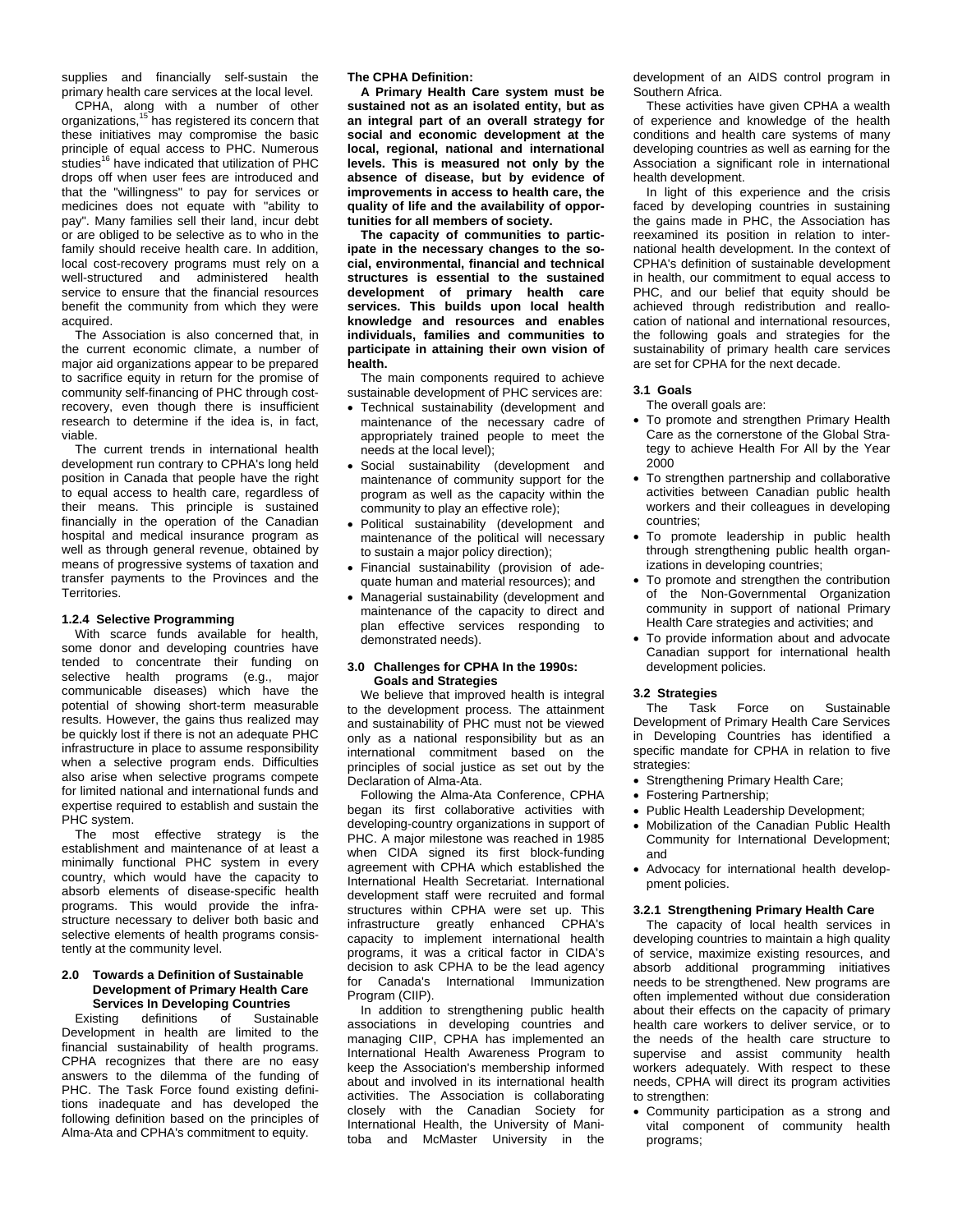- The creation of opportunities for communities to participate in the design and implementation of their own programs;
- The integration of scientific health care and traditional health systems;
- The information-gathering capacity to permit adequate planning and coordination of health programs;
- The managerial capacity of health administrators;
- Training and in-service education programs for PHC workers and their supervisors;
- The skills of primary health care workers in initiating and participating in the community development process; and
- The expansion of the International Health Human Resource Register in Canada and its extension to include public health professionals in developing countries.

#### **3.2.2 Fostering Partnership**

Liaison and collaboration with other public health and development organizations is an essential component of achieving Health For All by the Year 2000. Building upon its established international partnerships, CPHA will work closely with:

- Public health associations in developing countries to strengthen their capacity to contribute to and influence public health and environmental health policy;
- Canadian and developing countries' NGOs to strengthen health programs; and
- CIDA, WHO/PAHO, the World Bank, UNICEF and other major donor and international agencies and organizations in the implementation of health programs.

#### **3.2.3 Public Health Leadership**

#### **Development**

Leadership is required for national governments to set Health For All by the Year 2000 as a priority, for national ministries of health to develop long-term plans towards the achievement of these goals and for donor countries to continue ongoing financial and technical support to strengthen PHC services. In addition, the experiences and skills of public health workers in developing countries should be communicated and more broadly shared. In particular, the specific contributions of women in the health sector must be better recognized and encouraged. CPHA will facilitate:

- The interaction and exchange of experience between public health workers developing countries and through expanded South/South dialogue;
- The development of community leadership and processes of community participation in health programming;
- The development of skills for intersectoral collaboration; and
- The increased dissemination of research and program experiences of developing country public health leaders through assisting in publication of their materials and increased participation in international forums.

#### **3.2.4 Mobilization of the Canadian Public Health Community for International Development**

As a major participant in community health development, CPHA has a responsibility to inform the Canadian public and, in particular, Canadian public health workers about international development issues and to mobilize support in Canada for these programs. CPHA will develop programs:

- To provide a national forum for analysis and dialogue for Canadian health workers and CPHA membership on international health issues;
- To facilitate an exchange of experience between front line public health workers in Canada and developing countries;
- To promote publications in Canada on international community health issues;
- To carry out educational and awareness activities for CPHA members on international health development; and
- To seek funds to establish an interorganizational and interdisciplinary committee to monitor the experiences of cost-recovery programs and other efforts to achieve financial sustainability of primary health care service and, to monitor the protection of the principle of equal access to PHC.

#### **3.2.5 Advocacy for International Health Development Policy**

In light of the still widespread limited access to basic primary health care and the economic crisis faced in developing countries, there is an urgent need to reaffirm the political commitment made in the Declaration of Alma-Ata to the principles of achieving Health For All by the Year 2000 and the right of equal access to health services as a common social goal. In this context, priorities for advocacy by the CPHA are:

- Increasing the level of official and NGO development assistance for health;
- Restoring the Canadian Government's goal of allocating 0.7 per cent of GNP to ODA by the Year 2000;
- The operationalization for the health sector of the broad principles and social goals in the CIDA document, *Sharing Our Future*;
- Support for health and other social programs as a priority for developing countries' national allocations;
- Allocation of international support for health programs on a long-term basis in the context of the overall development process;
- Increased donor collaboration with governments and NGOs for strengthening PHC; and
- The undertaking of research on the impact and effectiveness of cost recovery programs and the development of health indicators and policies within the context of PHC services.

#### **4.0 Conclusion**

CPHA recognizes that neither health nor health care programs can be sustained on a long-term basis in face of entrenched poverty in most developing countries. A prerequisite to improving conditions of life for most people in the developing world is through a realignment of the economic relations between industrialized and developing countries.

CPHA, through its endorsement of the principles of the Declaration of Alma-Ata, and the adoption of the CPHA position paper on Healthy Public Policy, supports a broadly based approach to development in health which requires close collaboration with all

sectors in addition to the health sector. In accordance with the international principles of social justice outlined in the Declaration of Alma-Ata, this collaboration must extend beyond national borders. CPHA recognizes that the attainment of PHC is integral to a broad and inclusive approach towards development, and is not limited narrowly and exclusively to health care services.

Currently, the idea of Sustainable Development of PHC has been narrowly defined in many quarters as the attainment of financial self-sufficiency when foreign funding ends. CPHA challenges this perception. Our approach defines the development of sustainable health programs as the process of integrating broad community involvement at all levels within the PHC system. The financial requirements of attaining and sustaining PHC must not be met by imposing an increased financial burden on the poorest and most vulnerable in society, but rather by redefining national priorities and redistributing national resources, a system of progressive taxation and increased international assistance to alleviate poverty and in support of social and health programs.

#### **REFERENCES**

- 1. Constant dollars for the decade ending 1987-88.
- 2. List of projects and countries available.
- 3. WHO, Alma-Ata 1978, Primary Health Care: WHO, UNICEF, 1978.
- 4. UNICEF, State of the World's Children 1989. Toronto: Oxford University Press, 1989.
- 5. UNICEF, *Ibid*.
- 6. CIDA defines Official Development Assistance as those funds approved by Parliament to assist developing countries.
- 7. OECD, Strengthening Development Cooperation For Primary Health Care: A DAC Concern, OECD, Paris 1989.
- 8. Government of Canada Budget, 1989.
- 9. CIDA, Sharing Our Future, Supply & Services, Hull, 1989, p.57.
- 10. George S. A Fate Worse Than Debt. London: Penguin Books, 1988, p.12.
- 11. UNICEF, *op., cit*., p.15.
- 12. UNICEF, "Adjustment with A Human Face", State of the World's Children 1987. Toronto: Oxford University Press, 1987, p.91.
- 13. UNICEF, State of the World's Children 1990. Toronto: Oxford University Press, 1990, p.15.
- 14. UNICEF, Adjustment with a Human Face. Oxford: Oxford University Press, 1987.
- 15. Statement on the Bamako Initiative, Christian Medical Commission of the World Council of Churches, Geneva 1989.